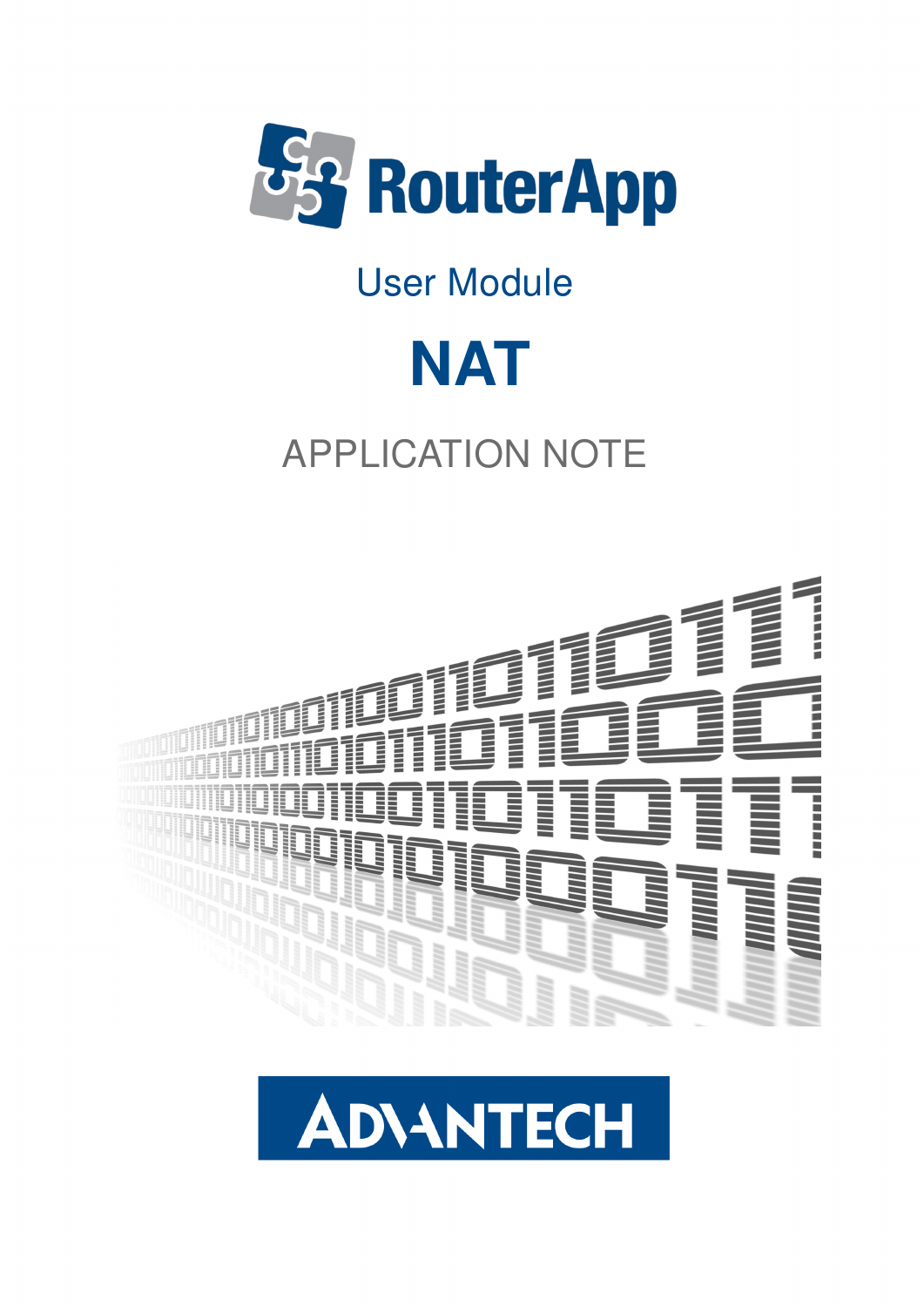# **ADVANTECH**

 $\frac{1}{2}$ 

J)

### Used symbols

- $\Delta$ Danger – Information regarding user safety or potential damage to the router.
	- Attention Problems that may arise in specific situations.
	- Information or notice Useful tips or information of special interest.
		- Example Example of function, command or script.



Advantech Czech s.r.o., Sokolska 71, 562 04 Usti nad Orlici, Czech Republic Document No. APP-0081-EN, revised on June 20, 2022. Released in the Czech Republic.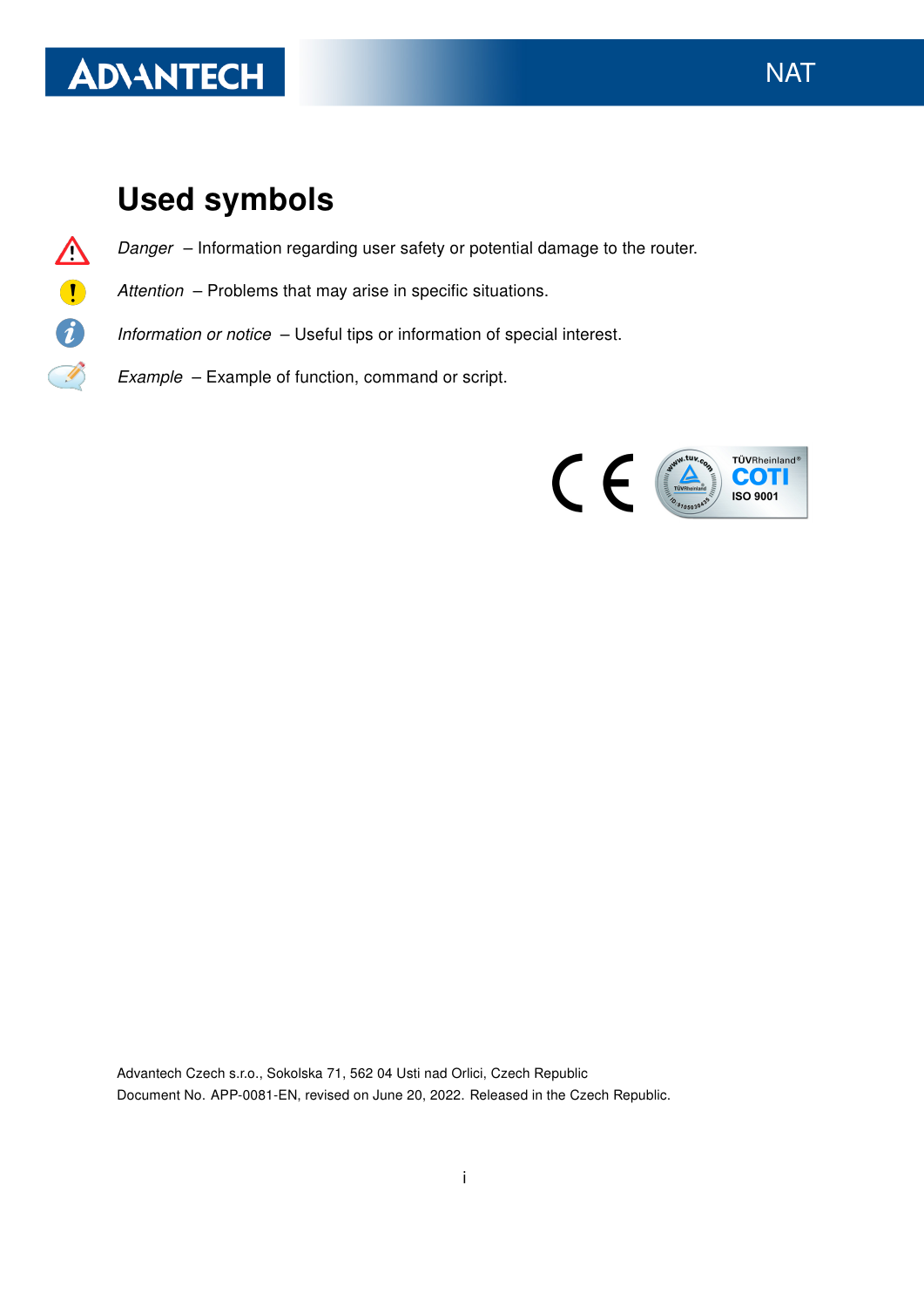# ADVANTECH

## **Contents**

| 1 Description of the module |                            |  |  |  |  |  |  |  |  |  |  |  |  |  |  |  |  |  |   |
|-----------------------------|----------------------------|--|--|--|--|--|--|--|--|--|--|--|--|--|--|--|--|--|---|
|                             | 2 Web Interface            |  |  |  |  |  |  |  |  |  |  |  |  |  |  |  |  |  | 2 |
|                             |                            |  |  |  |  |  |  |  |  |  |  |  |  |  |  |  |  |  |   |
|                             |                            |  |  |  |  |  |  |  |  |  |  |  |  |  |  |  |  |  |   |
|                             |                            |  |  |  |  |  |  |  |  |  |  |  |  |  |  |  |  |  |   |
|                             |                            |  |  |  |  |  |  |  |  |  |  |  |  |  |  |  |  |  |   |
|                             | <b>3 Related Documents</b> |  |  |  |  |  |  |  |  |  |  |  |  |  |  |  |  |  | 6 |

# List of Figures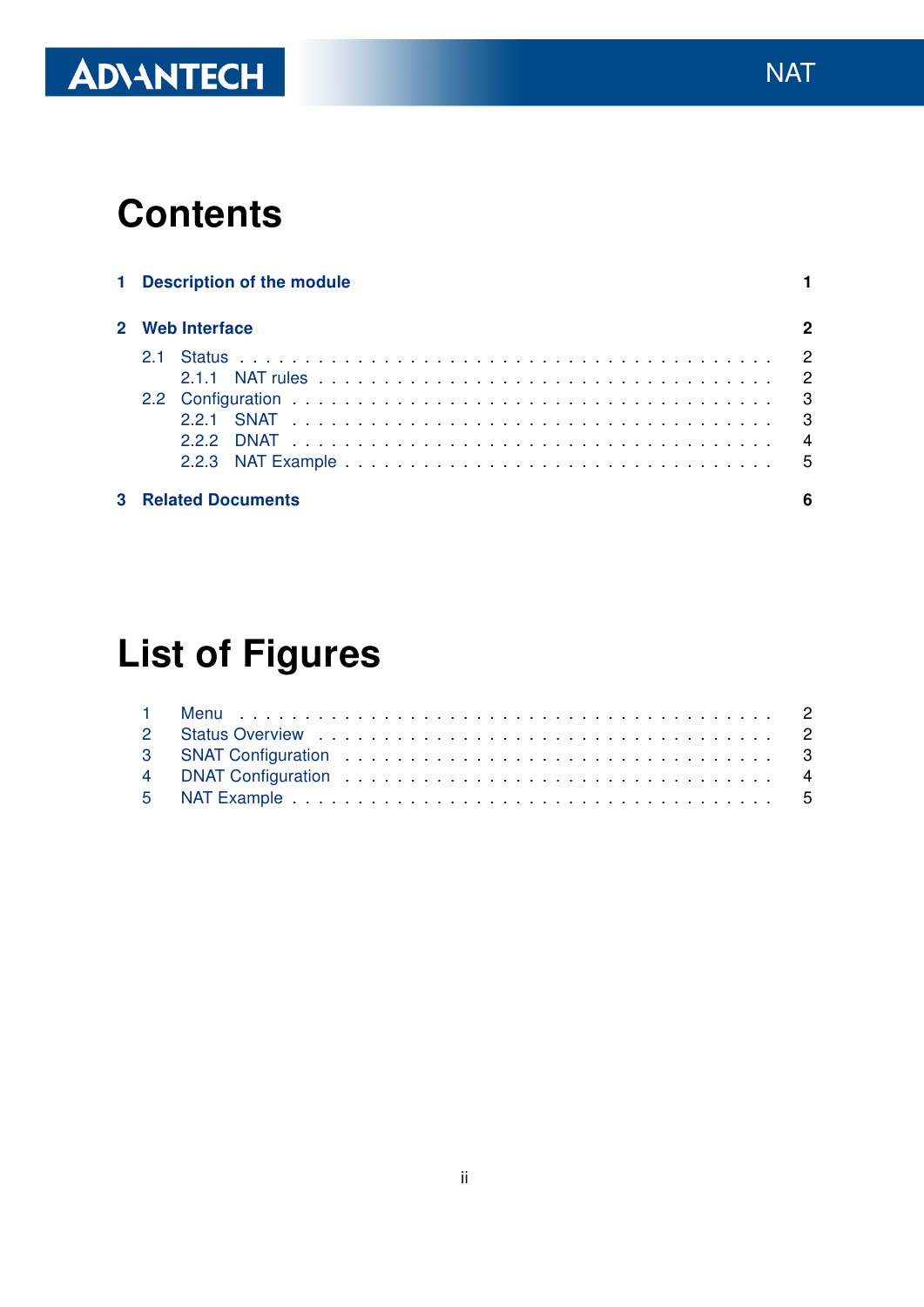$\bullet$ 

## <span id="page-3-0"></span>1. Description of the module

User module NAT is not contained in the standard router firmware. Uploading of this user module is described in the Configuration manual (see Chapter [Related Documents\)](#page-8-0).

NAT user module allows router to translate adresses from one IP address space into another by modifying network address information in the IP header of packets.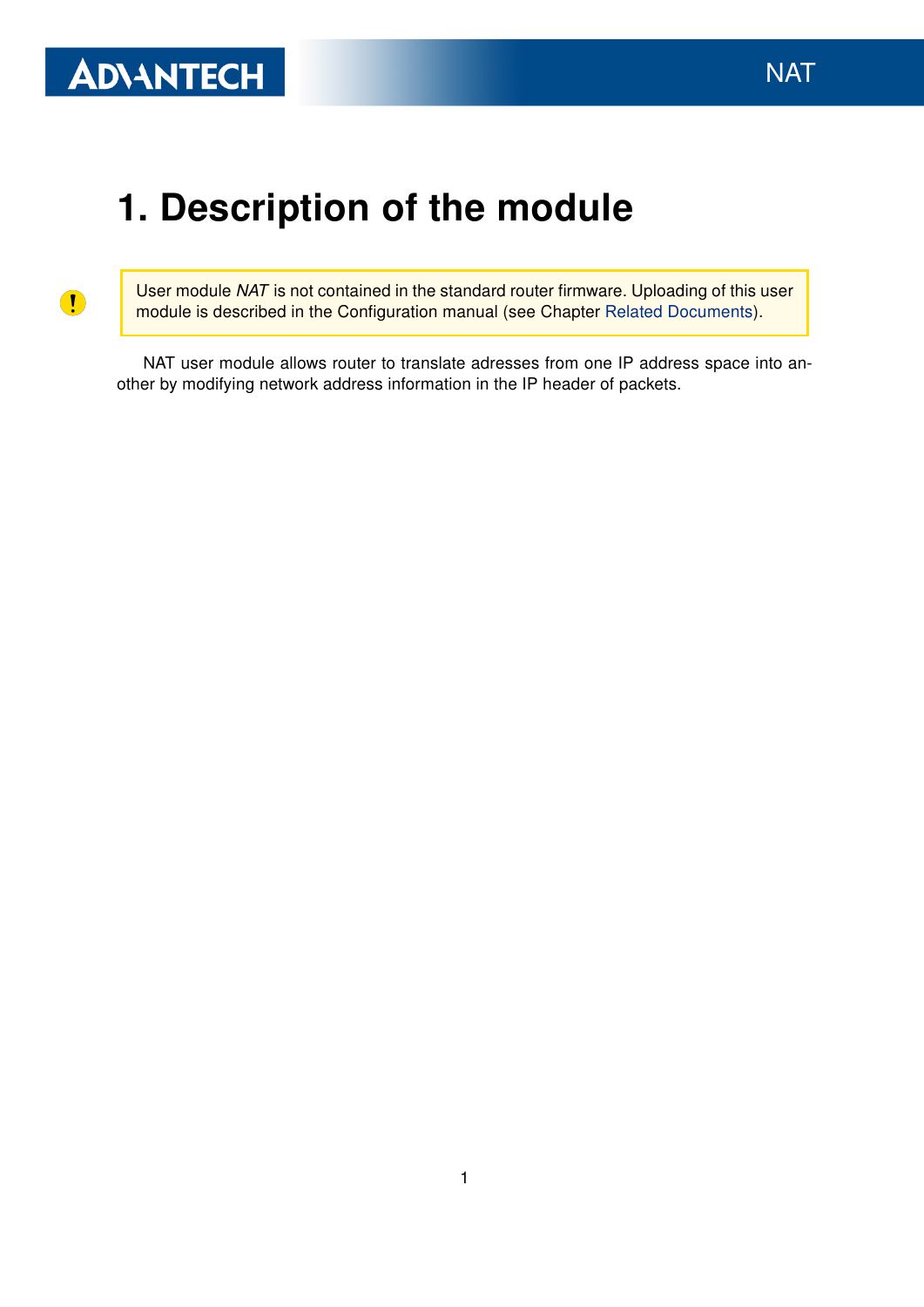### <span id="page-4-0"></span>2. Web Interface

Once the installation of the module is complete, the module's GUI can be invoked by clicking the module name on the User modules page of router's web interface.

Left part of this GUI contains menu with Status menu section and Configuration menu section. Customization menu section contains only the Return item, which switches back from the module's web page to the router's web configuration pages. The main menu of module's GUI is shown on Figure 1.

<span id="page-4-3"></span>

Figure 1: Menu

### <span id="page-4-1"></span>2.1 Status

#### <span id="page-4-2"></span>2.1.1 NAT rules

An overview of the current status can be viewed by clicking on the Overview item in the main menu of module web interface. At the beginning of this page is a list of SNAT and DNAT rules and information about whether the corresponding service is active or not.

|                | <b>Status Overview</b>                          |                                                        |                          |  |                                      |                     |                                       |                              |  |                                                                             |
|----------------|-------------------------------------------------|--------------------------------------------------------|--------------------------|--|--------------------------------------|---------------------|---------------------------------------|------------------------------|--|-----------------------------------------------------------------------------|
|                | SNAT rules:                                     | Chain mod nat post (1 references)<br>pkts bytes target | prot opt in              |  |                                      |                     |                                       | destination                  |  |                                                                             |
| 0.<br>$\Omega$ |                                                 | 0 SNAT<br>0 SNAT                                       | $tcp$ -- *<br>udp $--$ * |  |                                      | out<br>eth1<br>tun0 | source<br>10.20.20.38<br>9.120.89.112 | 10.20.30.40<br>89.10.2.150   |  | tcp spt:80 dpt:99 to:40.50.60.70:55<br>udp spt:60 dpt:70 to:12.80.150.10:25 |
|                | DNAT rules:<br>Chain mod nat pre (1 references) |                                                        |                          |  |                                      |                     |                                       |                              |  |                                                                             |
| 0              |                                                 | pkts bytes target<br>0 DNAT                            | prot opt in              |  | tcp -- eth2                          | out<br>*            | source<br>80.52.123.11                | destination<br>98.80.60.125  |  | tcp spt:55 dpt:44 to:98.56.25.222:44                                        |
| 0<br>0         |                                                 | 0 DNAT<br>0 DNAT                                       |                          |  | $tcp$ -- $usb0$<br>$u$ do -- $u$ sb0 | <b>大</b><br>₩       | 87.8.98.180<br>87.8.98.180            | 65.44.80.220<br>65.44.80.220 |  | tcp spt:12 dpt:45 to:67.50.50.12:66<br>udp spt:12 dpt:45 to:67.50.50.12:66  |

<span id="page-4-4"></span>Figure 2: Status Overview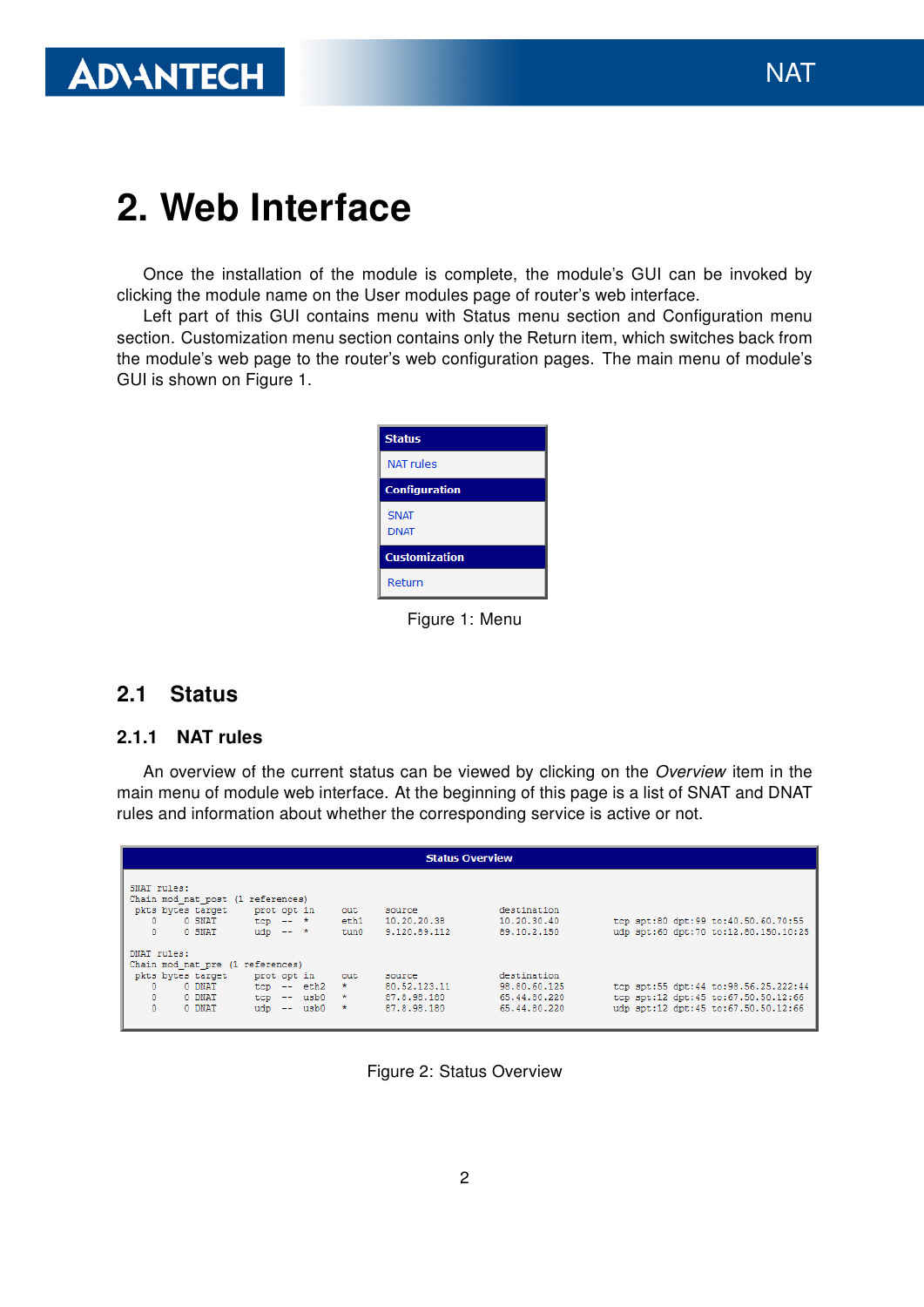### <span id="page-5-0"></span>2.2 Configuration

### <span id="page-5-1"></span>2.2.1 SNAT

Source NAT (SNAT) is the most common form of NAT. SNAT changes the source address of the packets passing through the Router. SNAT is typically used when an internal (private) host needs to initiate a session to an external (public) host; in this case, the device that is performing NAT changes the private IP address of the source host to some public IP address.

Configuration of SNAT can be done on Global page, under Configuration menu section. All configuration items for SNAT configuration page are described in the table below. SNAT configuration can handle up to 32 rules.

| <b>SNAT Configuration</b>               |                              |          |                          |          |              |           |  |  |  |
|-----------------------------------------|------------------------------|----------|--------------------------|----------|--------------|-----------|--|--|--|
| <b>▽ Enable SNAT</b>                    |                              |          |                          |          |              |           |  |  |  |
| Interface * Protocol                    | Source *                     | Port $*$ | Destination <sup>*</sup> | Port $*$ | To Source *  | To Port * |  |  |  |
| eth1<br><b>TCP</b><br>✓<br>$\checkmark$ | 10.20.20.38<br>$\checkmark$  | 80       | 10.20.30.40              | 99       | 40.50.60.70  | 55        |  |  |  |
| <b>UDP</b><br>tun0<br>⋈<br>$\checkmark$ | 9.120.89.112<br>$\checkmark$ | 60       | 89.10.2.150              | 70       | 12.80.150.10 | 25        |  |  |  |
| all<br>$\checkmark$                     | $\checkmark$                 |          |                          |          |              |           |  |  |  |
| all<br>$\checkmark$                     | $\checkmark$                 |          |                          |          |              |           |  |  |  |
| all<br>$\checkmark$                     | $\checkmark$                 |          |                          |          |              |           |  |  |  |

### <span id="page-5-2"></span>Figure 3: SNAT Configuration

| Item               | <b>Description</b>                                                                                                                            |
|--------------------|-----------------------------------------------------------------------------------------------------------------------------------------------|
| <b>Enable SNAT</b> | Enabled, SNAT functionality of the module is turned on.                                                                                       |
| Interface          | Select router interface for this rule.                                                                                                        |
| Protocol           | Select protocol for this rule. You can choose among:<br>$\bullet$ all<br>$\bullet$ TCP<br>$\bullet$ UDP<br>$\bullet$ TCP+UDP<br>$\bullet$ UDP |
| Source             | Enter source IP address.                                                                                                                      |
| Port               | Enter source port.                                                                                                                            |
| Destination        | Enter destination IP address.                                                                                                                 |
| Port               | Enter destination port.                                                                                                                       |
| <b>To Source</b>   | Enter To Source IP address.                                                                                                                   |
| To Port            | Enter To Source port.                                                                                                                         |

Table 1: SNAT Configuration Example Items Description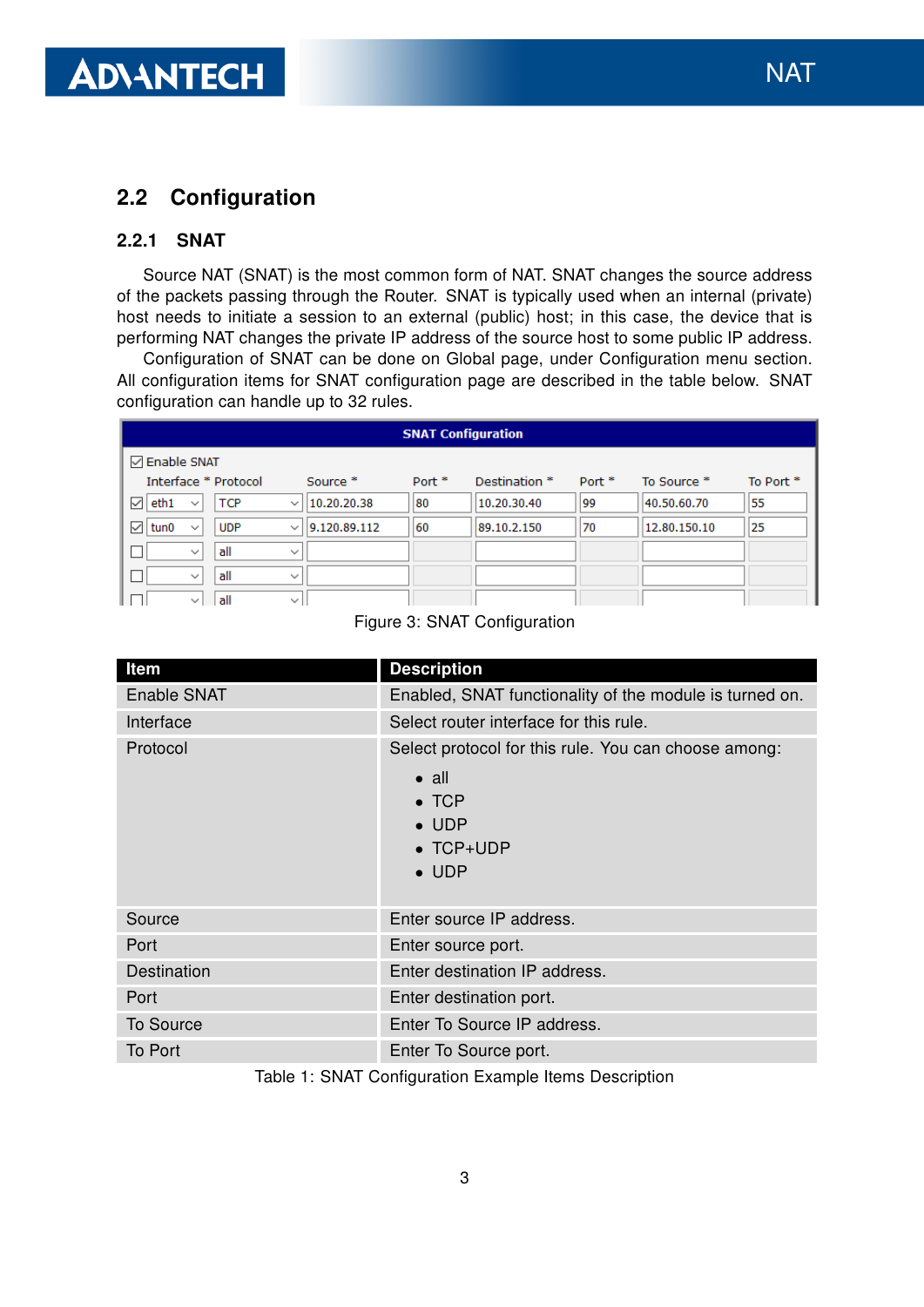### <span id="page-6-0"></span>2.2.2 DNAT

While SNAT changes the source address of packets, destination NAT (DNAT) changes the destination address of packets passing through the Router. DNAT is typically used when an external (public) host needs to initiate a session with an internal (private) host. The source address of return packets is automatically translated back to the IP address of the source host.

Configuration of DNAT can be done on Global page, under Configuration menu section. All configuration items for DNAT configuration page are described in the table below. DNAT configuration can handle up to 32 rules.

| <b>DNAT Configuration</b>                                      |                              |                   |               |                   |                |                      |  |  |
|----------------------------------------------------------------|------------------------------|-------------------|---------------|-------------------|----------------|----------------------|--|--|
| <b>☑</b> Enable DNAT                                           |                              |                   |               |                   |                |                      |  |  |
| Interface * Protocol                                           | Source *                     | Port <sup>*</sup> | Destination * | Port <sup>*</sup> | To Destination | To Port <sup>*</sup> |  |  |
| eth <sub>2</sub><br><b>TCP</b><br>$\checkmark$<br>$\checkmark$ | 80.52.123.11<br>$\checkmark$ | 55                | 98.80.60.125  | 44                | 98.56.25.222   | 44                   |  |  |
| TCP+UDP<br>usb0<br>∨<br>$\checkmark$                           | 87.8.98.180<br>$\checkmark$  | 12                | 65.44.80.220  | 45                | 67.50.50.12    | 66                   |  |  |
| all<br>$\checkmark$                                            | $\checkmark$                 |                   |               |                   |                |                      |  |  |
| all<br>$\checkmark$                                            | $\checkmark$                 |                   |               |                   |                |                      |  |  |
| all<br>$\checkmark$                                            | $\checkmark$                 |                   |               |                   |                |                      |  |  |

<span id="page-6-1"></span>Figure 4: DNAT Configuration

| <b>Item</b>           | <b>Description</b>                                                                                                                            |
|-----------------------|-----------------------------------------------------------------------------------------------------------------------------------------------|
| Enable DNAT           | Enabled, SNAT functionality of the module is turned on.                                                                                       |
| Interface             | Select router interface for this rule.                                                                                                        |
| Protocol              | Select protocol for this rule. You can choose among:<br>$\bullet$ all<br>$\bullet$ TCP<br>$\bullet$ UDP<br>$\bullet$ TCP+UDP<br>$\bullet$ UDP |
| Source                | Enter source IP address.                                                                                                                      |
| Port                  | Enter source port.                                                                                                                            |
| Destination           | Enter destination IP address.                                                                                                                 |
| Port                  | Enter destination port.                                                                                                                       |
| <b>To Destination</b> | Enter To Destination IP address.                                                                                                              |
| To Port               | Enter To Destination port.                                                                                                                    |

Table 2: DNAT Configuration Example Items Description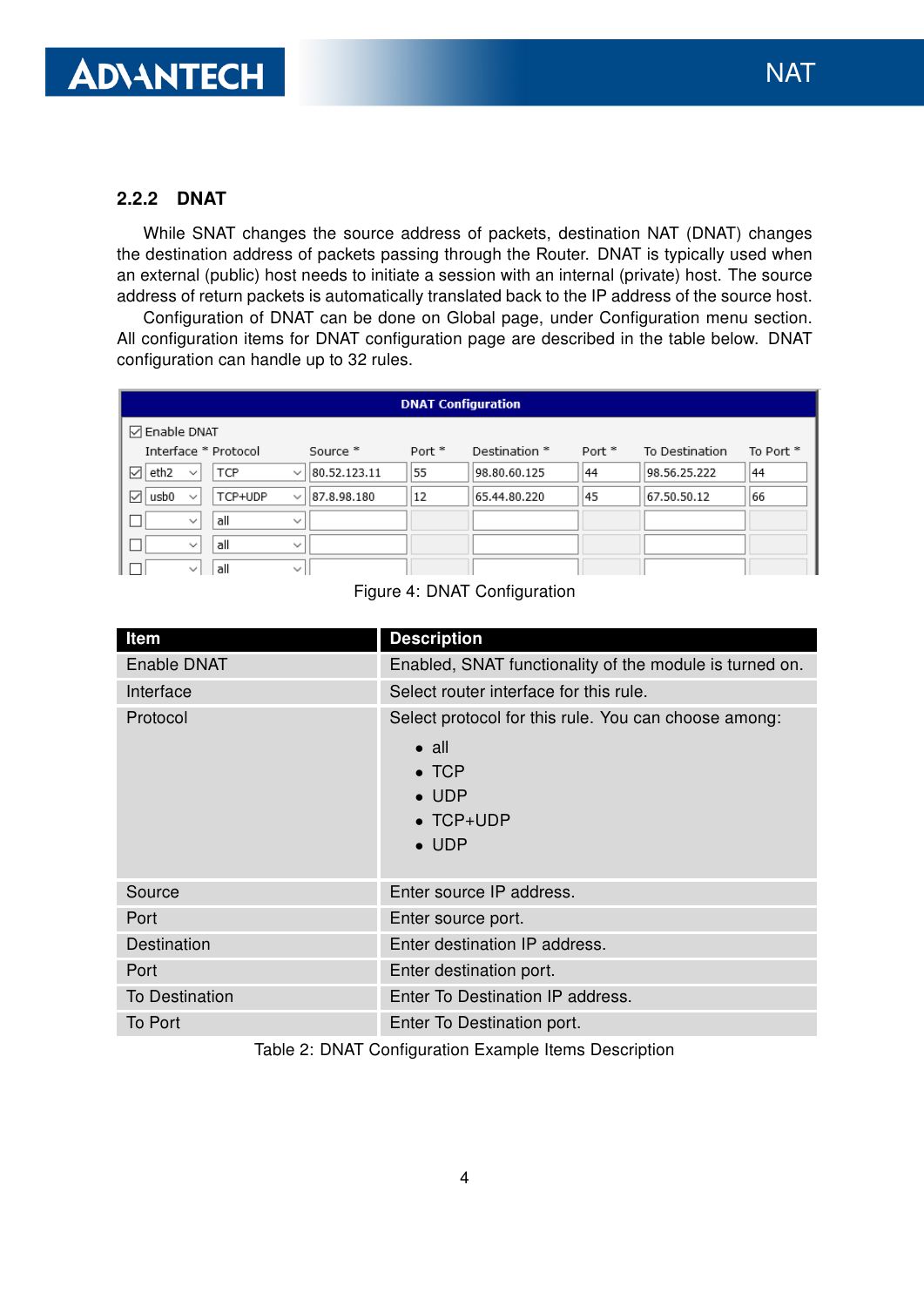### <span id="page-7-0"></span>2.2.3 NAT Example

SNAT (Source Network Address Translation) changes the private IP address of the source host to public IP address. It may also change the source port in the TCP/UDP headers. SNAT is typically used by internal users to access the Internet. It is performed after the routing decision is made.

DNAT (Destination Network Address Translation) changes the destination address in IP header of a packet. It may also change the destination port in the TCP/UDP headers. DNAT is used when we need to redirect incoming packets with a destination of a public address/port to a private IP address/port inside your network. It is performed before the routing decision is made.



<span id="page-7-1"></span>Figure 5: NAT Example